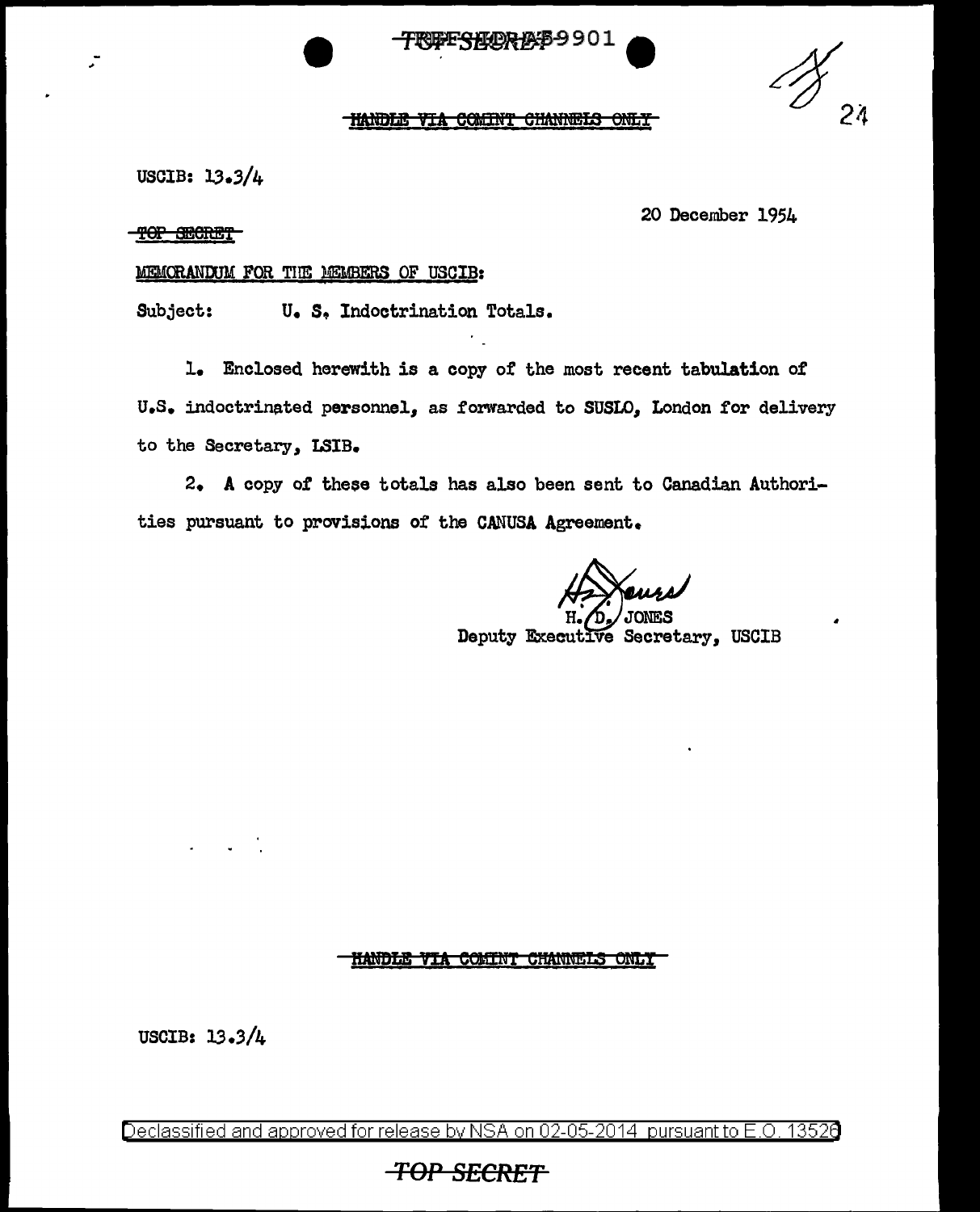CIB # 000334

15 December 1954

TOP SECRET

I

MEMORANDUM. FOR THE SECRETARY, LONDON SIGNAL INTELLIGENCE BOARD:

Subject: U.S. Indoctrination Totals.

1. Pursuant to Paragraph 26 of Appendix B to the UKUSA Communications Intelligence Agreement, the U.S. totals of indoctrinated personnel are forwarded herewith.

OREFFORPA59901

2. In addition to the list of  $4687$  consumers set forth in the enclosure 26,004 other indoctrinees (including producers, administrative personnel, and cryptographic personnel) and 593 indoctrinees for Special Weather only are reported, making the total number of U.S. indoctrinated personnel 31,284.

3. THIS DOCUMENT AND ITS ENCLOSURE CONTAIN COMMUNICATIONS INTEL-LIGENCE INFORMATION AND SHALL BE HANDLED ONLY IN CHANNELS EXPRESSLY PROVIDED FOR COMINT.

(signed)

RUFUS L. TAYLOR Captain, U. S. Navy Executive Secretary, USCIB

Enclosure a/s.

**TOP SECRE'f**